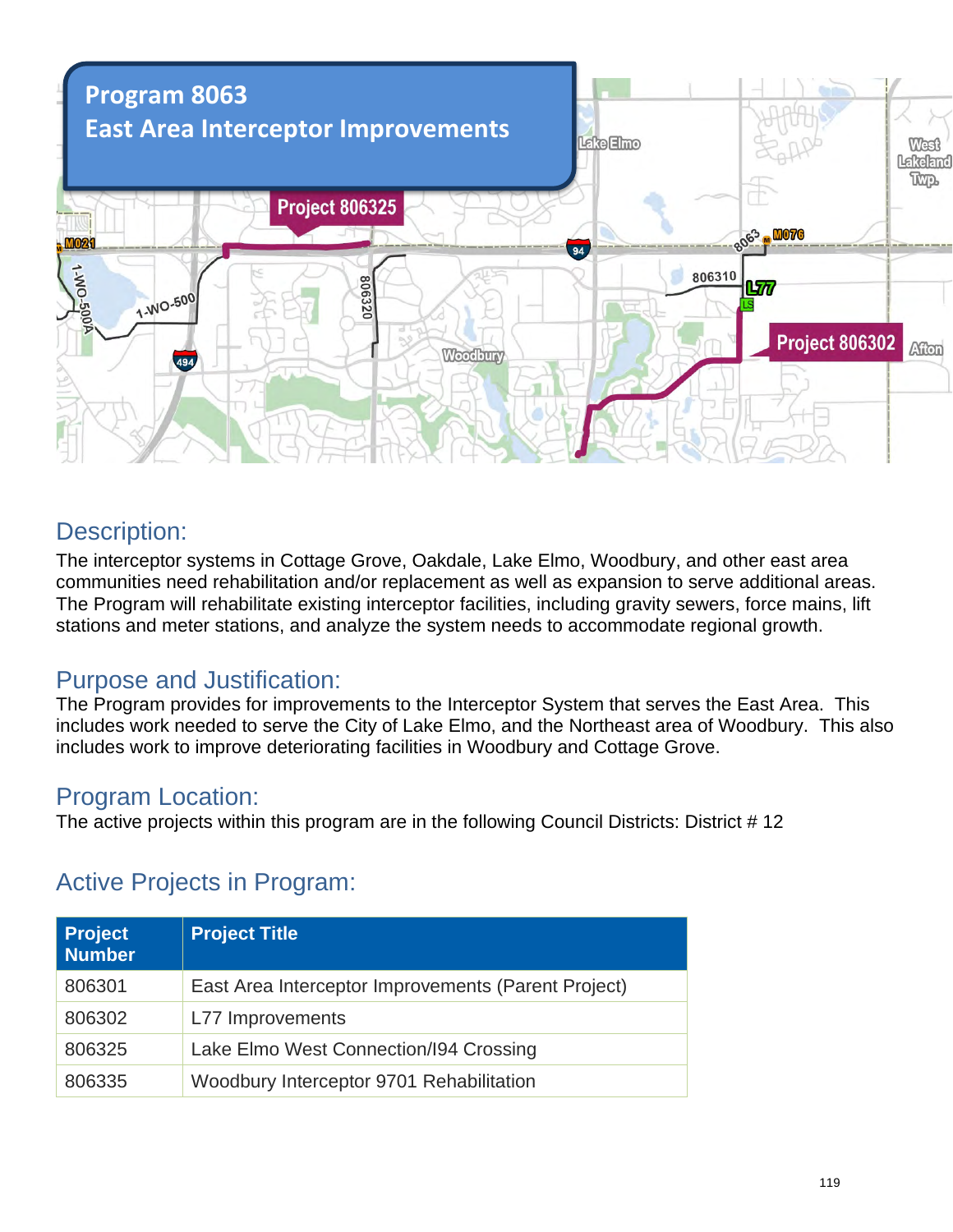### MCES 2022 – 2027 Capital Program:

| Capital Improvement Plan (CIP)<br>Authorized Capital Program (ACP)<br>\$19,563,000<br>$\sqrt{60}$ |
|---------------------------------------------------------------------------------------------------|
|---------------------------------------------------------------------------------------------------|

## Estimated Program Cash Flow 2022 - 2027:



Note: The ACP is the total amount of all past and present authorizations including Pre-2022 Expenses.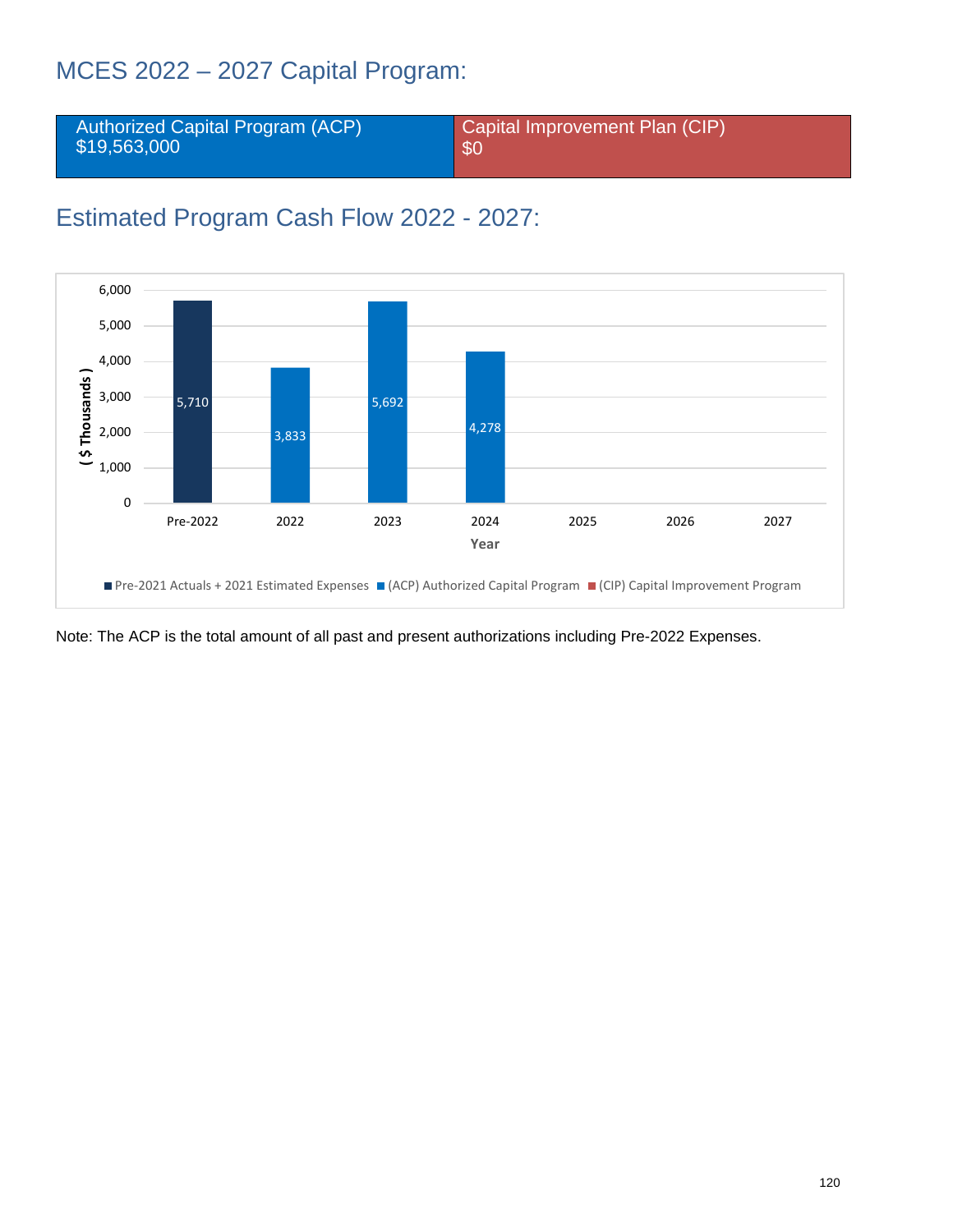**Program Family: 8063 Project # 806302**

## Lift Station L77 Improvements



| <b>PROJECT TYPE:</b>              | Interceptor                                                                                                                                 |
|-----------------------------------|---------------------------------------------------------------------------------------------------------------------------------------------|
| <b>OBJECTIVES:</b>                | Expansion                                                                                                                                   |
| <b>CUSTOMER LEVEL OF SERVICE:</b> | <b>Meet Capacity Needs</b>                                                                                                                  |
| <b>SCOPE:</b>                     | Expand L77 lift station and connect to larger forcemain                                                                                     |
| <b>PROJECT NEED:</b>              | This expansion was planned with the construction of the L77 lift station and is<br>driven by development in eastern Woodbury and Lake Elmo. |

#### **PROJECT SCHEDULE**

| Planning  | Design    | Construction |
|-----------|-----------|--------------|
| 2020-2021 | 2022-2023 | 2023-2025    |

#### **FINANCIAL ANALYSIS**

| 2022 Cash Flow | <b>Current ACP</b> | $2022 - 2027$ Cash Flow | <b>Total Project Cost</b> |
|----------------|--------------------|-------------------------|---------------------------|
| \$1,000,000    | \$1,060,000        | \$1,000,000             | $\frac{1}{2}$ \$1,060,000 |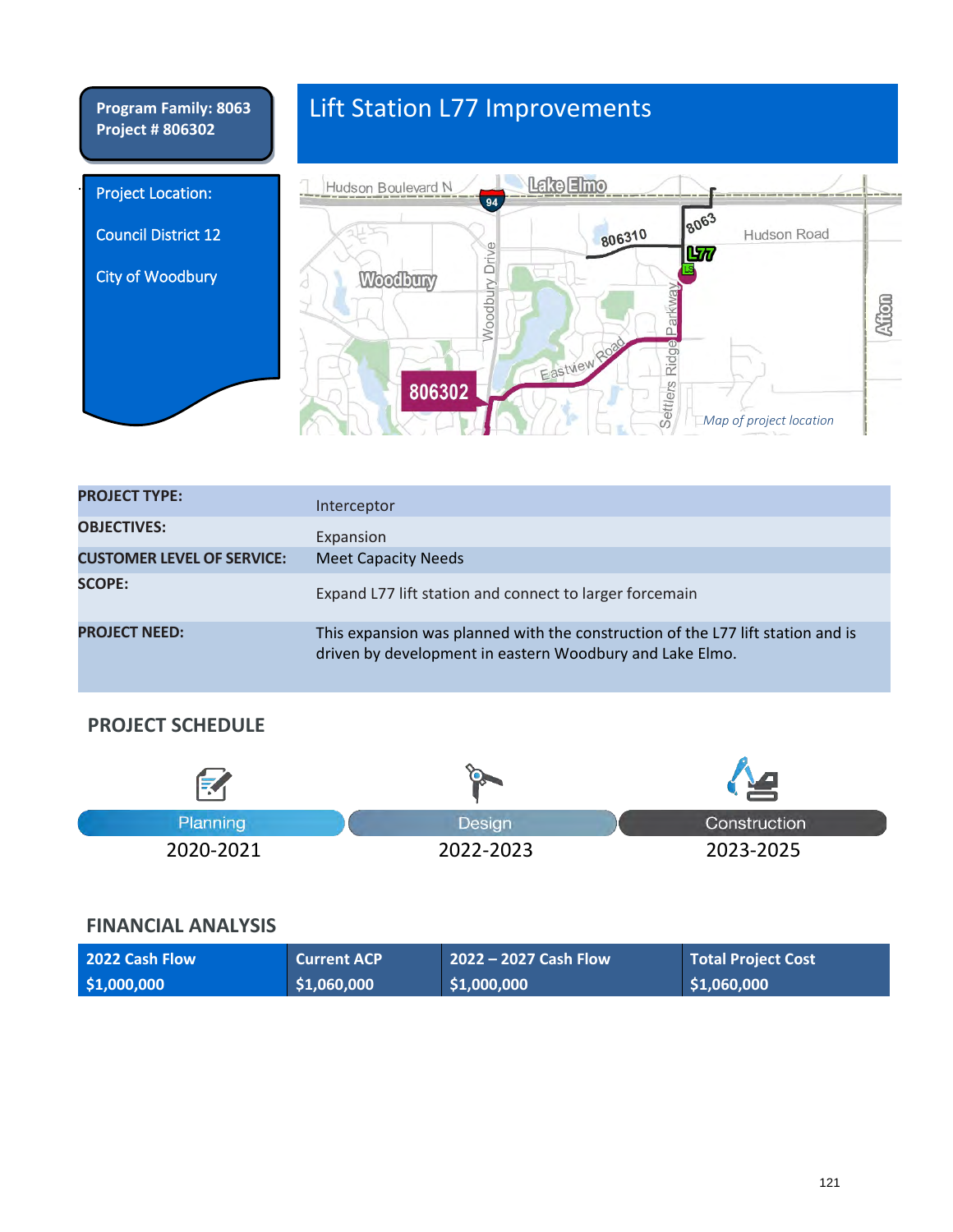#### **Program Family: 8063 Project # 806325**

## South Washington County Interceptor Improvements



| <b>PROJECT TYPE:</b>              | Interceptor                                                                                                                                                                                                                                                |
|-----------------------------------|------------------------------------------------------------------------------------------------------------------------------------------------------------------------------------------------------------------------------------------------------------|
| <b>OBJECTIVES:</b>                | Expansion                                                                                                                                                                                                                                                  |
| <b>CUSTOMER LEVEL OF SERVICE:</b> | <b>Meet Capacity Needs</b>                                                                                                                                                                                                                                 |
| <b>SCOPE:</b>                     | Provide regional sewer service to southwestern Lake Elmo through a gravity<br>interceptor extension from 1-WO-500. Includes the upgrade of an existing<br>interceptor sewer crossing I-94 to accommodate current and future growth in<br>the service area. |
| <b>PROJECT NEED:</b>              | This project will provide interceptor facilities to convey wastewater from<br>southwestern Lake Elmo and eastern Oakdale to the Metro WWTP in St Paul. The<br>project is needed to support growth in this eastern portion of the metropolitan<br>area.     |

#### **PROJECT SCHEDULE**

|                                                                  |           | Construction |
|------------------------------------------------------------------|-----------|--------------|
| the contract of the contract of the contract of the con-<br>2020 | 2021-2022 | 2022-2024    |

#### **FINANCIAL ANALYSIS**

| 2022 Cash Flow | <b>Current ACP</b> | $2022 - 2027$ Cash Flow | <b>Total Project Cost</b> |
|----------------|--------------------|-------------------------|---------------------------|
| \$1,633,000    | \$11,984,000       | \$11,203,000            | \$11,984,000              |